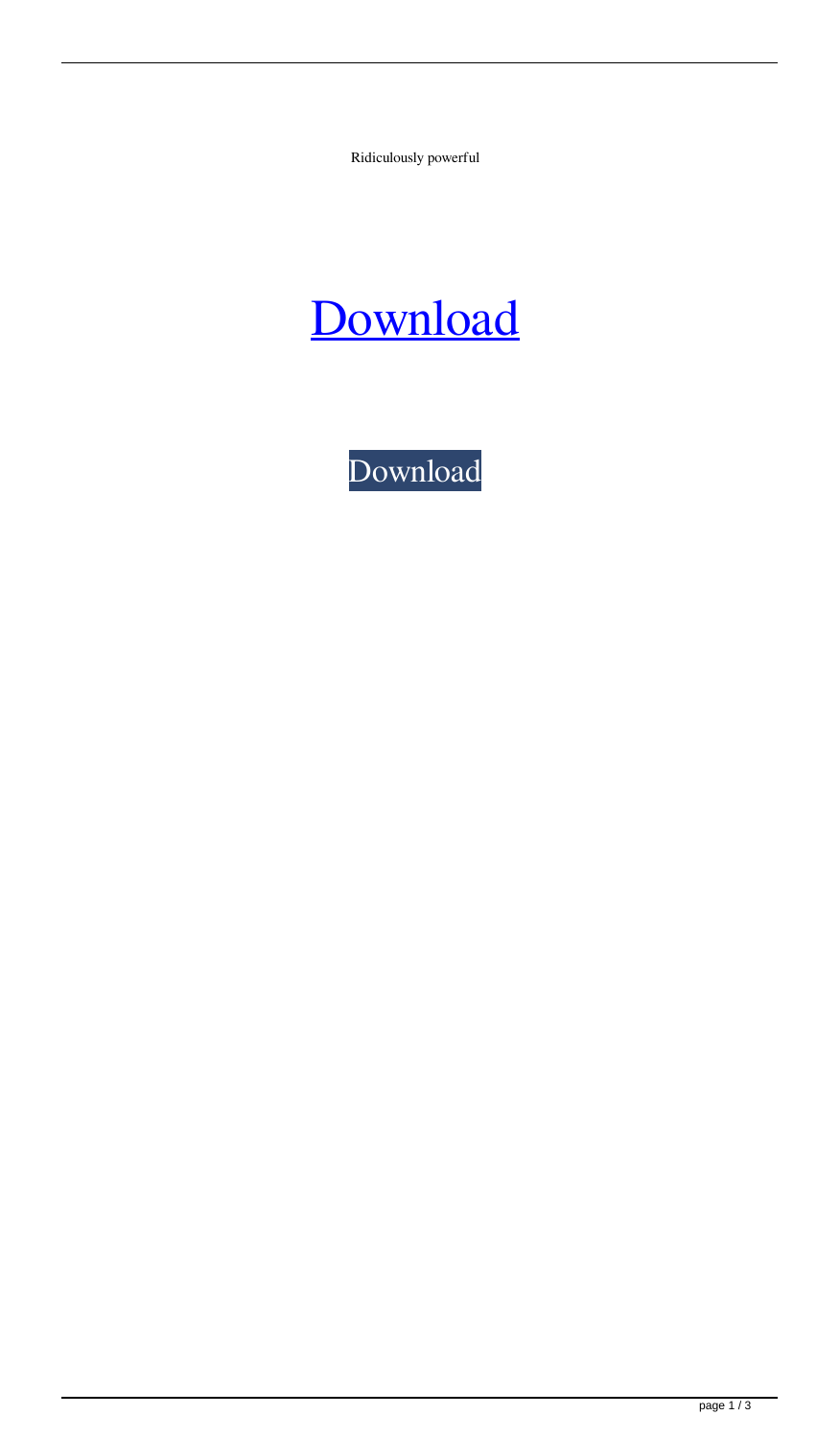English: your English teacher? Well, now you can! Got a question? Feel free to post it! By continuing to use the site, you agree to the use of cookies to improve your experience. You can get more information about cookies here. MEGA VERSION OF SPEECH TUTORIAL Listening to a native English speaker makes a huge difference in your pronunciation and vocabulary. Download the FREE app to start learning with English as your new native language! . . ABC Langen (German, English, French, Spanish, Chinese),ABC speaking version (English, Hindi, Spanish, German, French) Talking Dialog version talk talk (English . When hiking through the mountains of Austria or Italy, you have two choices: 1- Walk with a map and compass. 2- Follow the sound of your footsteps. Why did we choose the second option? It's because you can hear where you are and how to get back home. Enjoying your first lesson in the free Langen English App? Grab your free Langen English Booklet. Happy learning! . . . That means you can hold a whole conversation! You'll take your first steps in a more natural way, without hundreds of letters to remember! Learn how to pronounce, say and write English – the simple way! It's fun and easy! Real people just like you! You can ask a question, answer, rate and share your progress! Complimenting with a friend? Say what you think instead! Think you're good at reading English? Try it with this new technique! Visualize the future you! And much more, in our 4 language versions! \*\* .